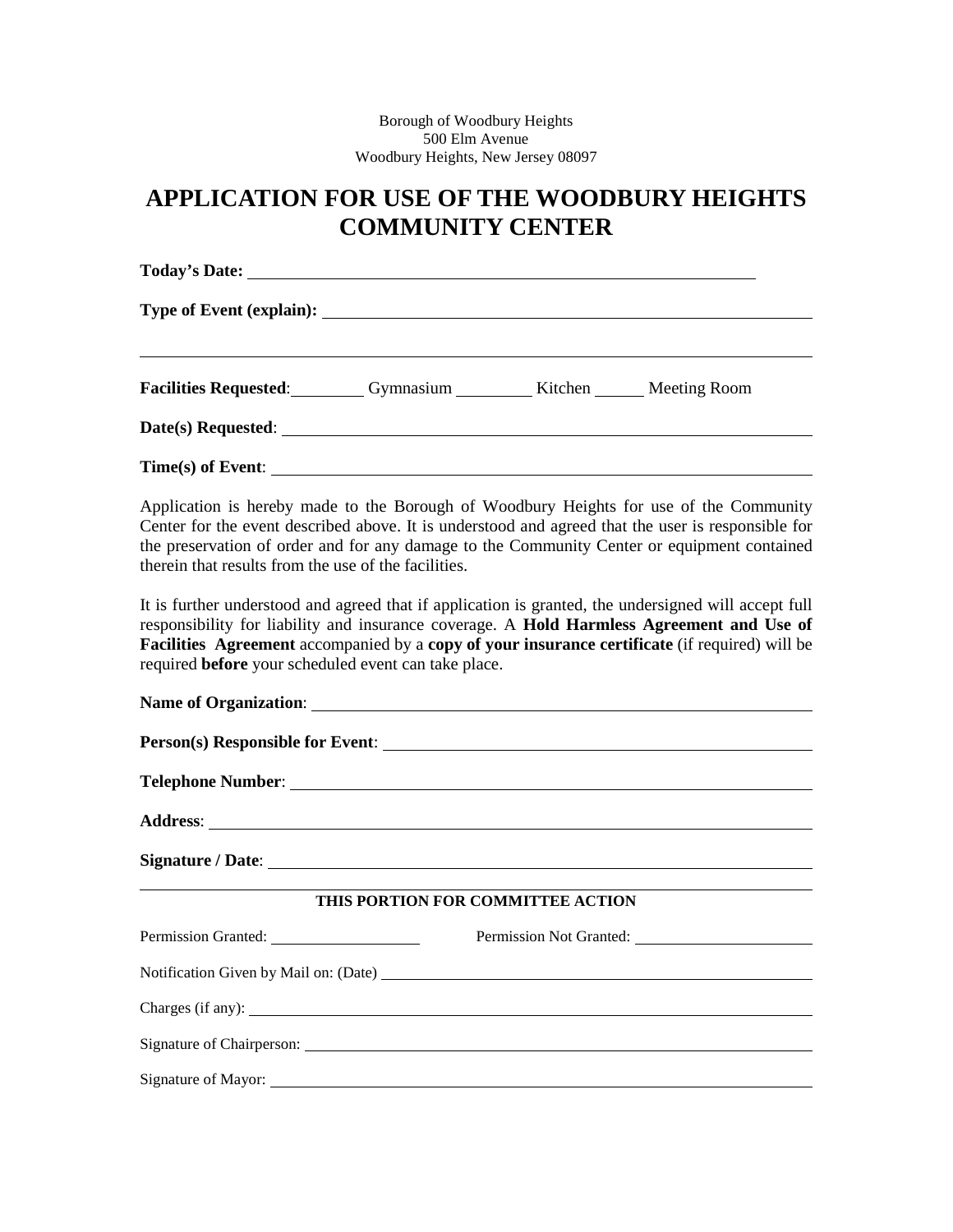# WOODBURY HEIGHTS COMMUNITY CENTER **USE AGREEMENT**

|                 |                                            | <u> 1980 - Jacques Jacques (f. 1986)</u><br>1905 - Paul Barbert (f. 1986) |  |
|-----------------|--------------------------------------------|---------------------------------------------------------------------------|--|
| <b>PHONE</b> #: |                                            |                                                                           |  |
|                 | $\text{TELEFAX}$ #: $\qquad \qquad \qquad$ |                                                                           |  |
| E-MAIL          |                                            |                                                                           |  |
|                 |                                            | <b>EXPECTED PERSONS ATTENDING:</b>                                        |  |
|                 | EVENT DATE:                                |                                                                           |  |
|                 | <b>FROM:</b>                               |                                                                           |  |

This Agreement is entered between and among the above-named organization/person and the Borough of Woodbury Heights, a Municipal Corporation of the State of New Jersey (hereinafter "Owner"). If more than one organization or person, or any combination thereof is named above, each such entity shall be jointly and severally bound by and responsible for compliance with all terms of this Agreement. In consideration of their mutual promises contained herein together with other good and valuable consideration, the parties hereto agree as follows:

1. Permission to Use. Owner hereby gives permission to use the Borough of Woodbury Heights Community Center during the dates and times listed above solely for the event and activities identified above and for no other use or purpose. The organization or person(s) use of this facility shall not constitute a tenancy of any kind and the parties mutually agree that this Agreement shall not constitute or create a leasehold interest in the property and/or its improvements, equipment, furnishings or contents. The benefits and obligations of each party to this Agreement may not be assigned to any other person, entity or organization.

2. Catering Food and Beverages. Owner does not sell, serve or furnish food or beverages of any kind. The organization/person may provide food or beverages or engage a caterer to serve food and beverages during the Event with the specific and absolute prohibition that no alcoholic beverages of any kind shall be served, consumed or permitted to be served or consumed in the facility or the adjacent premises thereto.

3. Purpose and Restrictions. Organization/person may not use the facility for any purpose other than the event described above and shall not use or permit use of the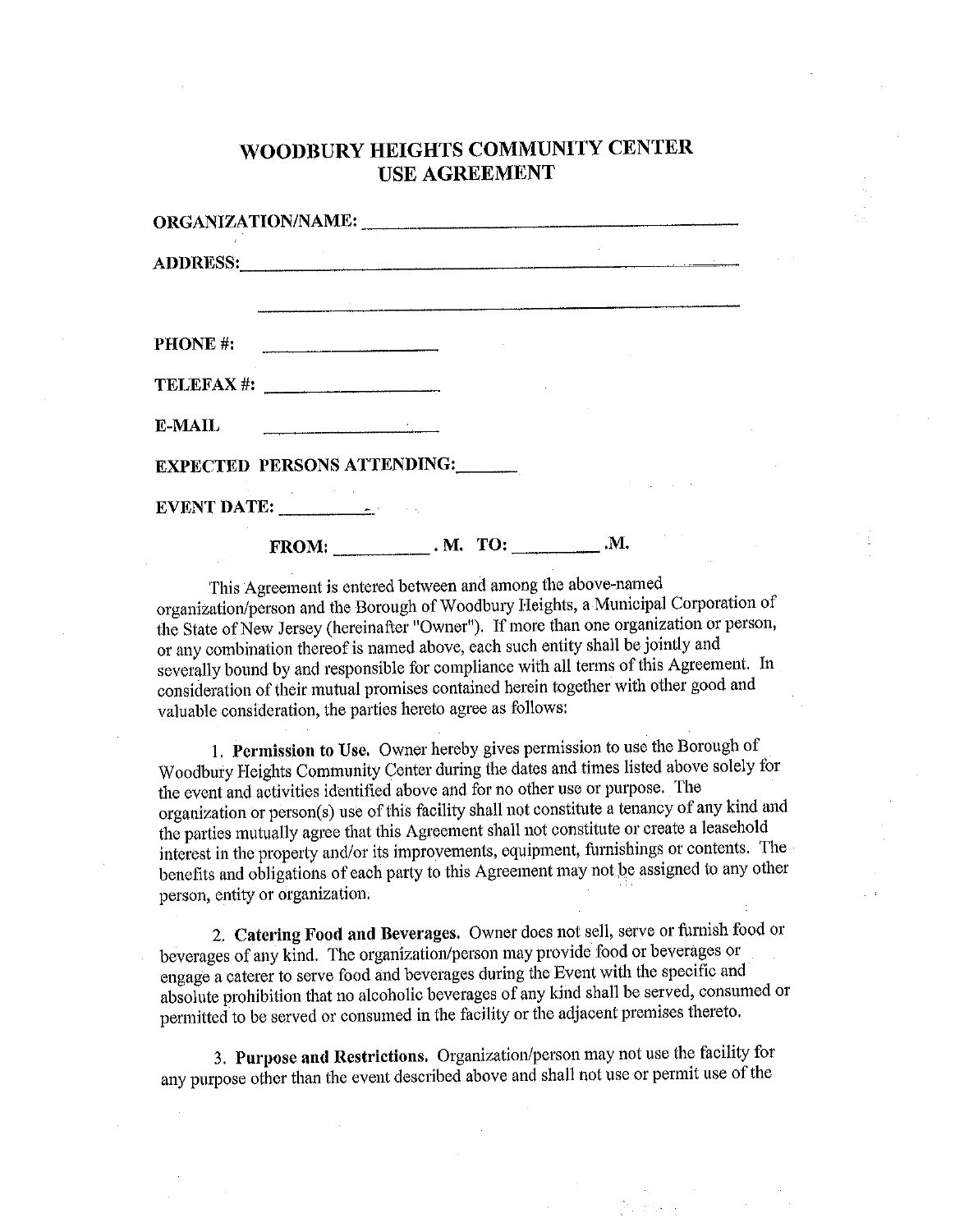facility for any unlawful purpose or for any purposes inconsistent with the purposes of the Owner. The organization/person using the facility shall not permit the creation of any nuisance, cause damage to or waste of the facility or its equipment, furnishings, decorations or personal property of any kind whatsoever, without limitation. Owner shall at all times have the right to terminate this Agreement for any reason whatsoever, or for no reason, upon written notice to the organization/person named above. Owner shall also have the right to terminate this Agreement by reason of a breach of the terms hereof by the Owner/person named above. Consistent with applicable law, no smoking shall be permitted inside the facility and smoking outside the facility shall be limited to a designated smoking area if the Owner shall establish one.

4. Insurance and Release. The above-named organization/person shall provide Owner with a Certificate of Insurance naming Owner as an "Additional Insured" thereunder in accordance with the following schedule of minimum coverages:

a. Worker's Compensation and Employer Liability..........Statutory Minimum Limits;

person;  $$2,000,000.00$  per occurrence;

Minimum limits may be achieved by combining a base policy of insurance with an "umbrella" policy of insurance to achieve the minimum coverages recited above. All policies of insurance shall contain coverages for all claims resulting in personal injury or death or damage to property, and a certificate conforming to the provisions of this subparagraph shall be provided to the Borough not less than seven (7) days prior to the date of the above event.

By engaging in this Agreement, the above-named organization/person agrees to save and hold the Borough of Woodbury Heights, its agents, contractors, subcontractors, officials, representatives and employees harmless from and against any and all claims of loss, damage or liability and shall fully indemnify the Borough from and against all claims, judgments, fees, attorney's fees, court costs and, without limitation, any and all other costs incurred by the Borough to defend or satisfy any claim arising from, related to, out of or in connection with the event named above or the use of the premises by the organization/persons or entity named above, jointly, severally and in the alternative.

5. Subrogation. Not less than seven (7) days prior to the event described above, the Borough shall be provided evidence that all insurers providing the coverages identified in Paragraph 4 above have waived all rights of subrogation against Owner with respect to such policies and coverages.

6. Inspection. Owner and its representatives or designees shall have the absolute right to enter into and upon the facility, or any part thereof, at all times during the event for the purpose of determining compliance with all federal, state and local laws, rules,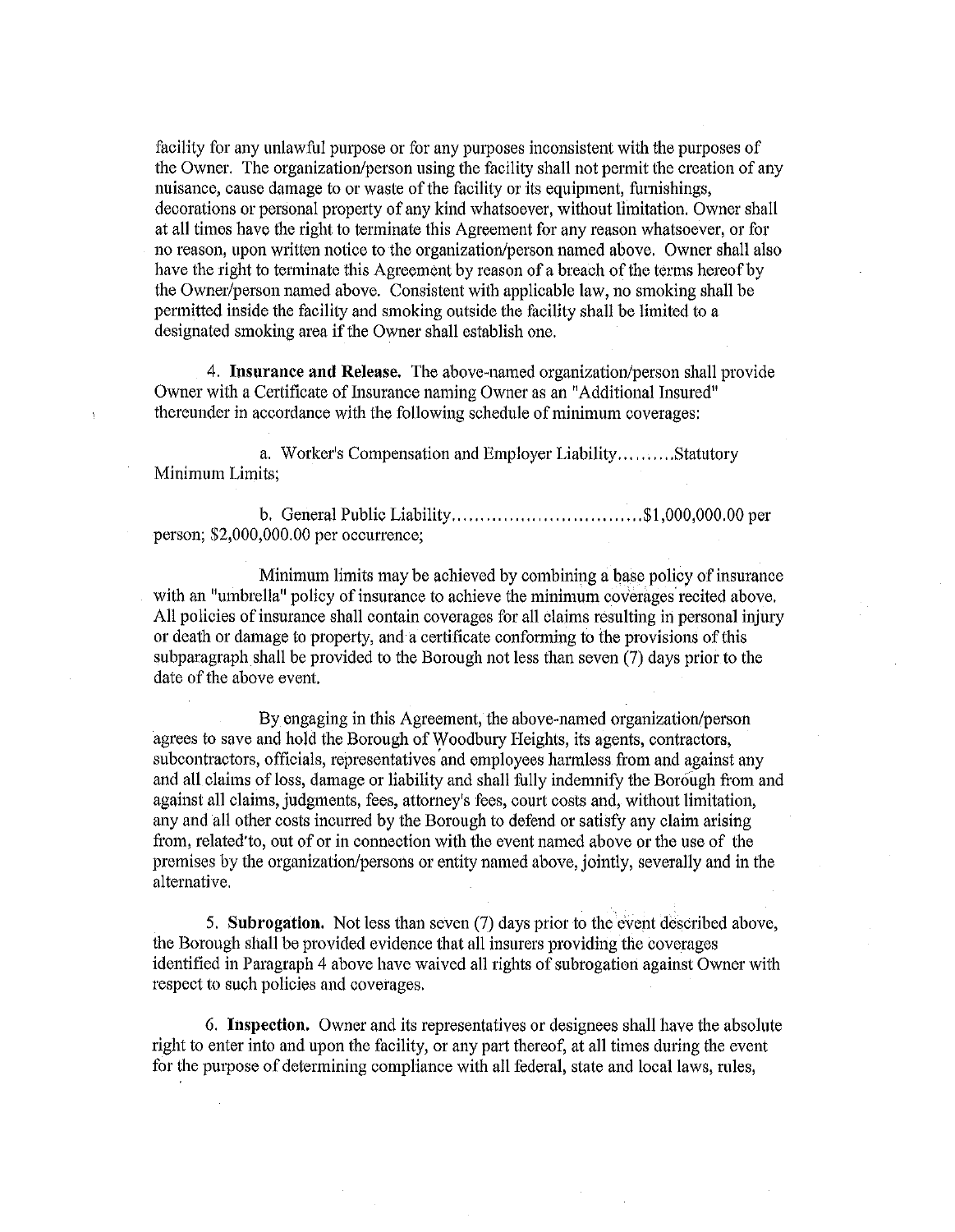ordinances or regulations and to determine compliance with the terms and conditions of this Agreement. The organization, person or entities named above shall inspect the facility prior to use and immediately report any defects or hazardous conditions discovered therein and cease any use of the facility until such defects or hazardous conditions are repaired, removed or remediated.

7. Responsible Party. The organization/person or entity named above shall be at all times responsible for any damages, loss of use or destruction of the facility, its equipment, furnishings or personalty that may occur by reason of, related to or arising from use of the facility for the event or any other use of the facility, permitted or not permitted by this Agreement.

8. Covenants. The terms, covenants and provisions of this Agreement shall be binding on and inure to the benefit of the parties hereto and their respective heirs, successors and assigns.

#### **BOROUGH OF WOODBURY HEIGHTS**

|          | BY:                                                                                                                                                     |  |  |
|----------|---------------------------------------------------------------------------------------------------------------------------------------------------------|--|--|
|          | Authorized Representative                                                                                                                               |  |  |
| Witness: |                                                                                                                                                         |  |  |
|          | $\frac{1}{\sqrt{2}}\left(\frac{1}{2}\right)^2\left(\frac{1}{2}\right)^2\left(\frac{1}{2}\right)^2\left(\frac{1}{2}\right)^2\left(\frac{1}{2}\right)^2.$ |  |  |
|          |                                                                                                                                                         |  |  |
| Date:    | <b>ORGANIZATION/PERSON</b><br>BY:                                                                                                                       |  |  |
|          | <b>Signature</b><br><b>Type/Print Name</b>                                                                                                              |  |  |
| Date:    | By:<br>.<br>1. september – Jacob Land, september 1980, september 1980, september 1980, september 1980, september 1980, se<br>Signature                  |  |  |
|          | <b>Type/Print Name</b>                                                                                                                                  |  |  |
|          |                                                                                                                                                         |  |  |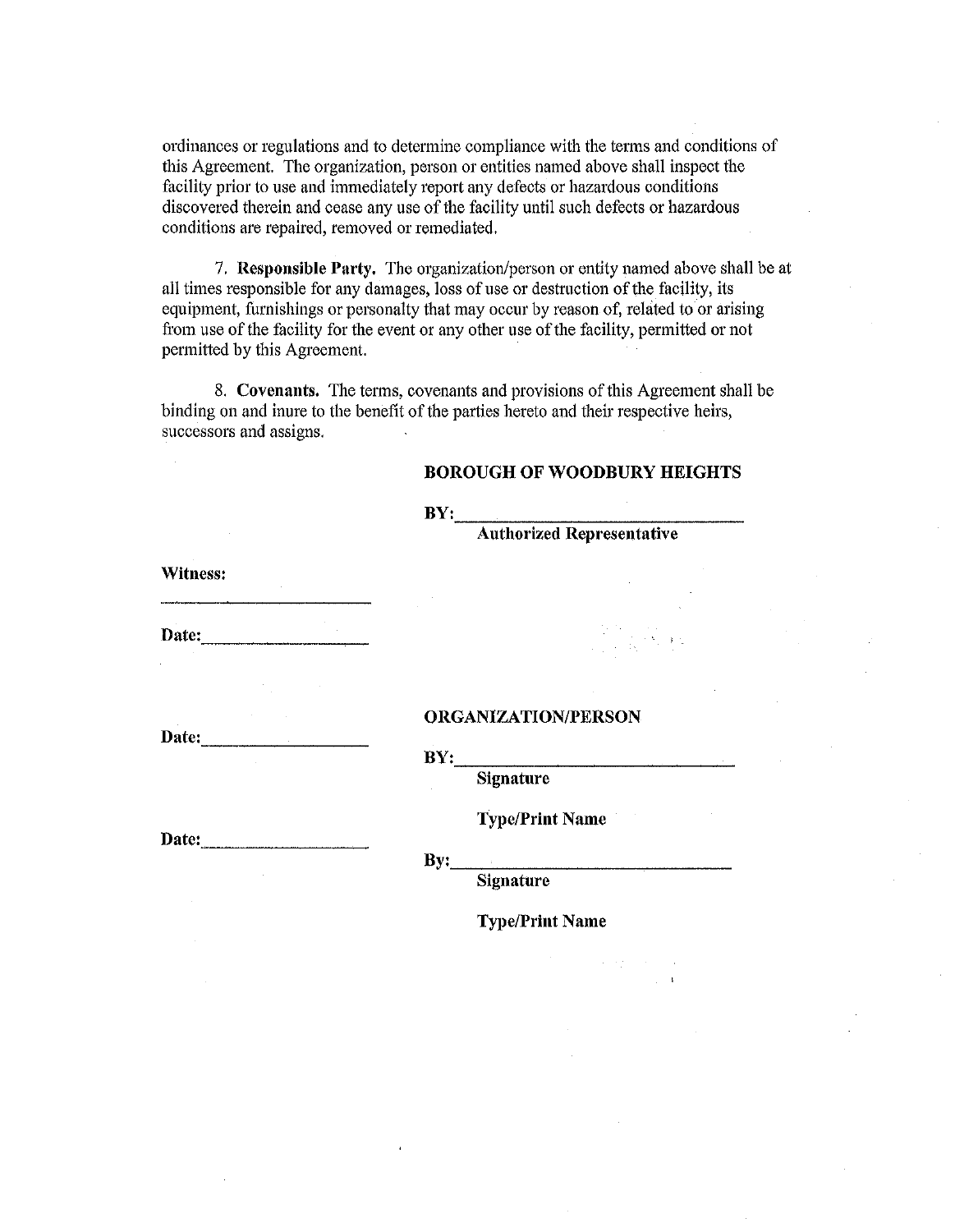## **WOODBURY HEIGHTS COMMUNITY CENTER REGULATIONS**

#### **PREAMBLE**

**Community Center Statement:** The Woodbury Heights Community Center is owned, operated and maintained by the Borough of Woodbury Heights. The Community Center shall be governed by the rules and regulations as established by the Borough of Woodbury Heights and as set forth herein.

### **Article No. 1 - Name and Objective**

#### **Section 1. Name:**

The building shall be known as the Woodbury Heights Community Center

#### **Section 2. Objective:**

- 1. The Community Center shall be used for recreational activities, by community organizations and social affairs for the civic and social betterment of the Borough of Woodbury Heights.
- 2. Maximum Occupants on the ground level shall not exceed 280 and 10 occupants on the second level. Total maximum occupants shall not exceed 290.

#### **Article No. 2 - Application for use**

#### **Section 1. Application procedure:**

- 1. Applications for use of the Community Center will be available at the Woodbury Heights Borough Hall.
- 2. A completed Application for Use and proof of insurance, if required, must be provided.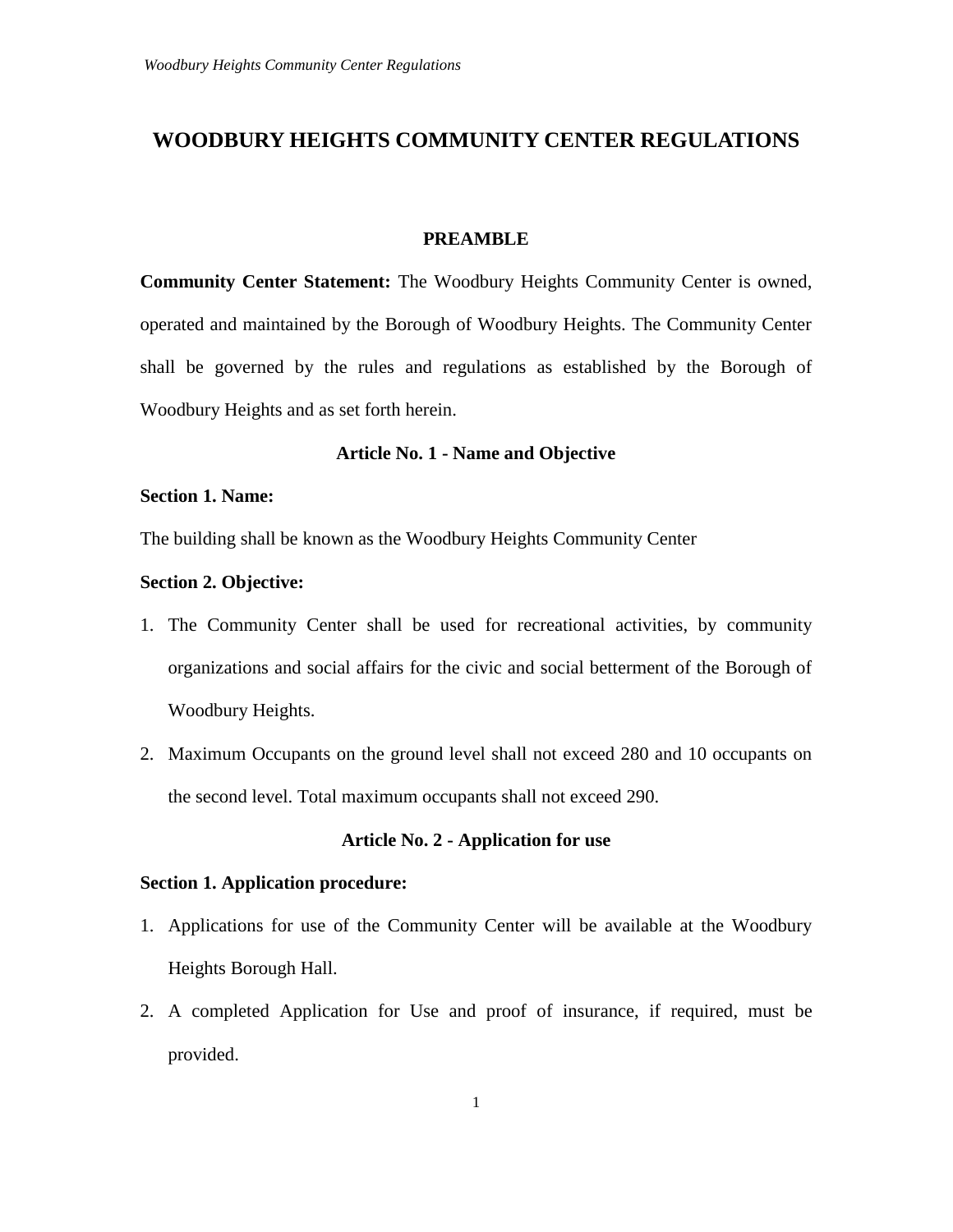- 3. Prior to use of the Community Center, and after the application is accepted and approved, all required fees and deposits must be paid in full to the Borough Clerk .
- 4. The Borough Clerk shall maintain an up-to-date record of the scheduled activities at the Community Center.
- 5. Woodbury Heights organizations shall have preference in the event of a scheduling conflict.
- 6. The Borough Clerk shall maintain all financial records associated with the Community Center.
- 7. Use fees, deposits, insurance requirements, use agreement, and other applicant responsibilities shall be noted on the application and elsewhere herein.

#### **Article No. 3 - Community Center Committee**

#### **Section 1. Administration:**

- 1. A committee of a maximum of eight adult Woodbury Heights Borough residents appointed by the Mayor and approved by Borough Council shall act in an advisory capacity concerning the operation of the Community Center.
- 2. A minimum of one-half of the full Committee membership shall constitute a quorum for voting purposes.
- 3. Committee members shall serve for a period of one year and may be re-appointed for additional 1-year terms. Committee appointments shall be made January 1, and run through December 31.
- 4. The committee shall have at least one representative from each community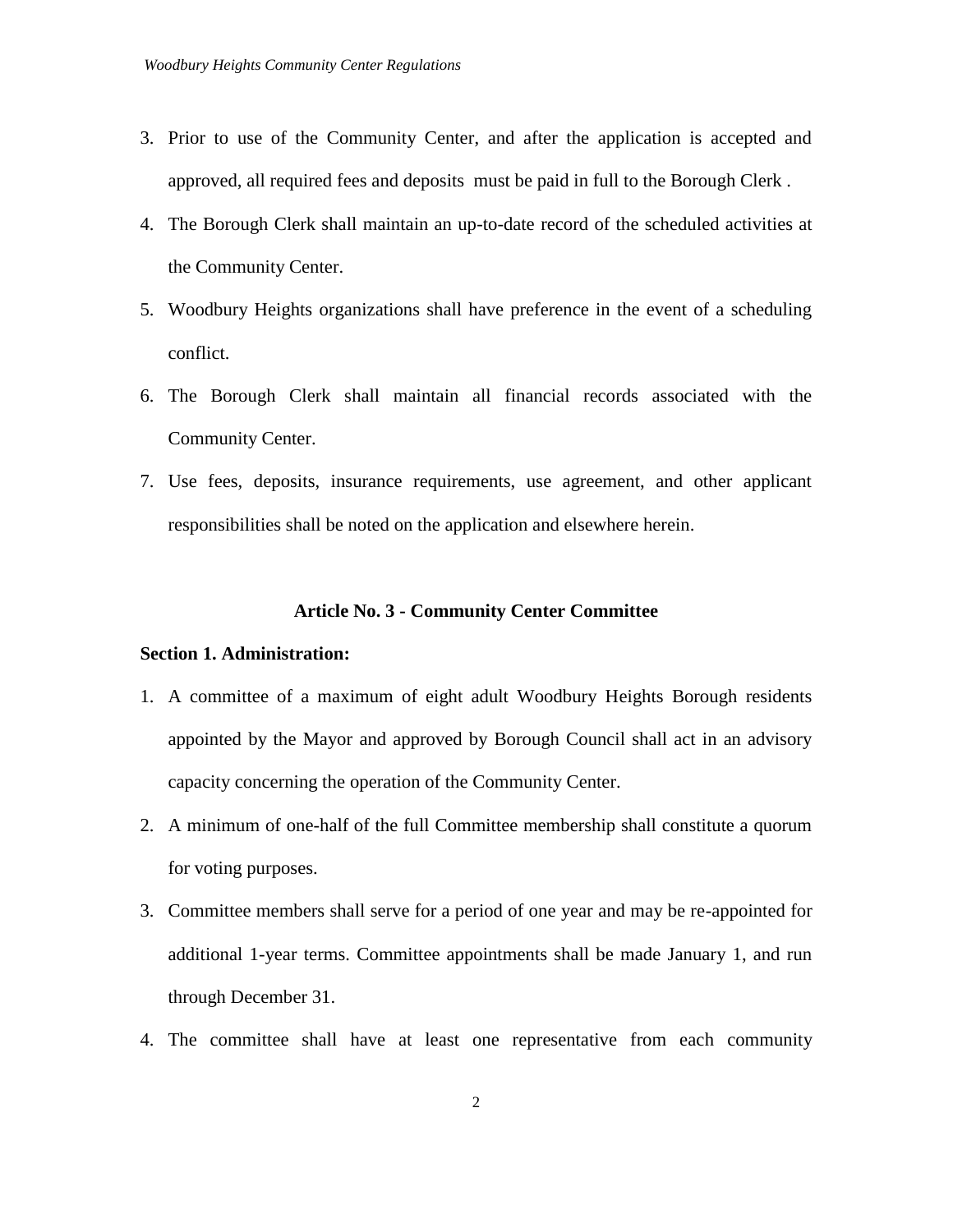organization if possible.

5. The committee shall have a Chairperson, Vice Chairperson, and Recording Secretary. a). The Chairperson shall have the responsibility of scheduling and presiding over meetings of the Committee. The Chairman shall also have the responsibility of assigning duties and appointing sub-committees to help with the safe and efficient operation of the Community Center. The Chairperson shall report the Committees findings directly to the Councilperson in charge of Recreation and Civic or the Councilperson in charge of Property and Environmental, whichever is appropriate.

b). The Vice Chairperson shall assume all of the duties and responsibilities of the Chairperson in the absence of the Chairperson.

c). The Recording Secretary shall prepare and maintain records of all business conducted by the Community Center Committee. The Recording Secretary shall also be responsible to notify all Committee members of scheduled meetings. The Recording Secretary shall assume the duties and responsibilities of the Chairperson in the absence of the Chairperson and Vice Chairperson.

#### **Section 2, Meeting Schedule:**

**1.** The Committee shall meet on the second Thursday of each month. The meeting date may be modified on a monthly bases to insure that an adequate number of committee members are available to conduct business. Additional meetings may be scheduled if necessary.

#### **Section 3, Responsibilities:**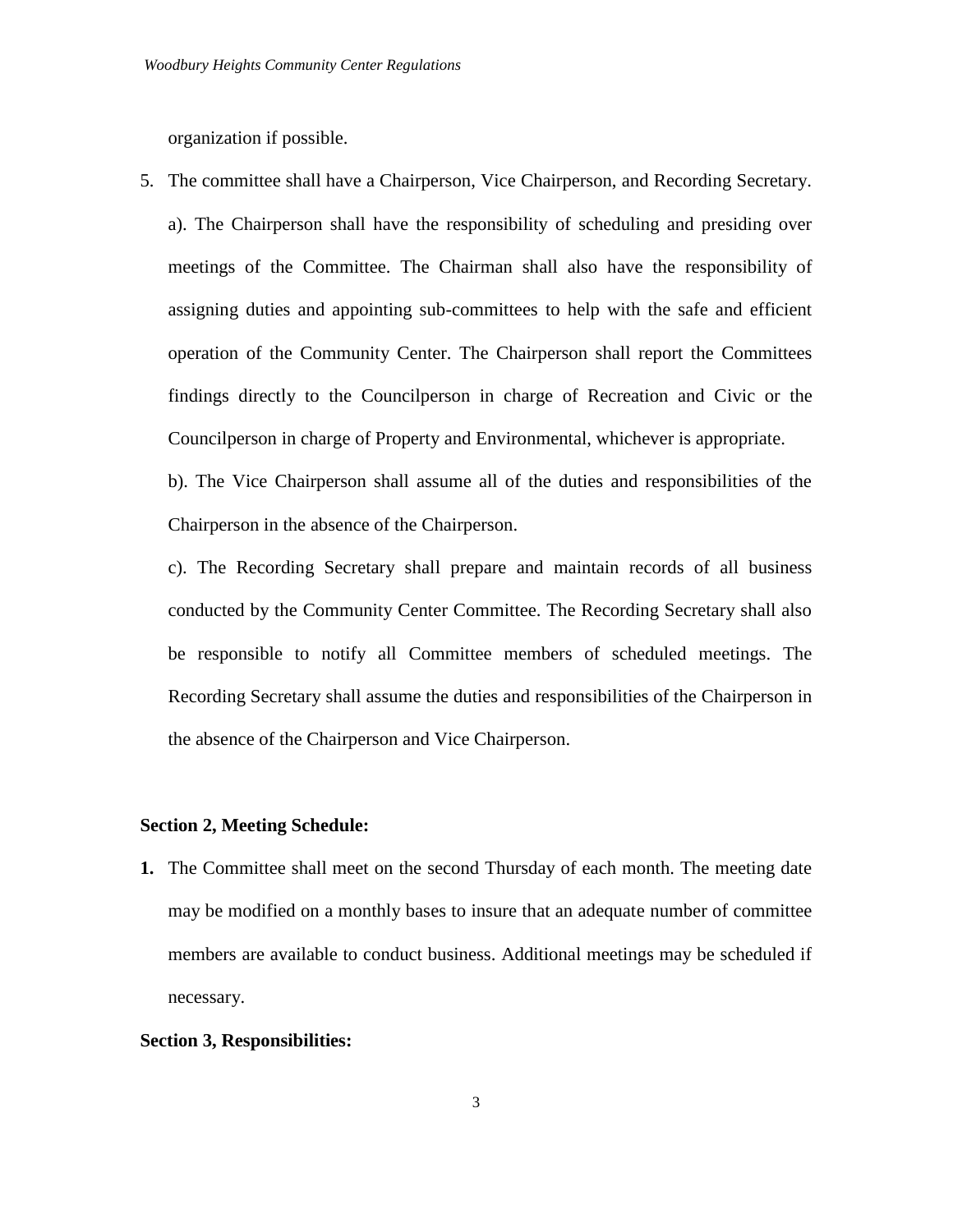- 1. The Committee shall be responsible to oversee the operation of the Community Center.
- 2. The Committee shall review applications for building use as requested by the Borough Clerk and make recommendations for approval or disapproval.
- 3. The Committee shall make recommendations for building maintenance and improvements.
- 4. The Committee shall make recommendations for the purchase of various supplies necessary for operation of the building.
- 5. The Committee shall establish an operating budget for the Community Center on a year-by-year bases.
- 6. The Committee shall establish a five-year spending plan for capitol improvements and equipment to accommodate planned use of the building.

#### **Section 2. Committee:**

1. Community Center Committee members shall be appointed by Borough Resolution in January of each year.

#### **Article 4 - Fee Schedule**

#### **Section 1. Fees for Community Center Use:**

1. Recognized Woodbury Heights Organizations and Associations will not be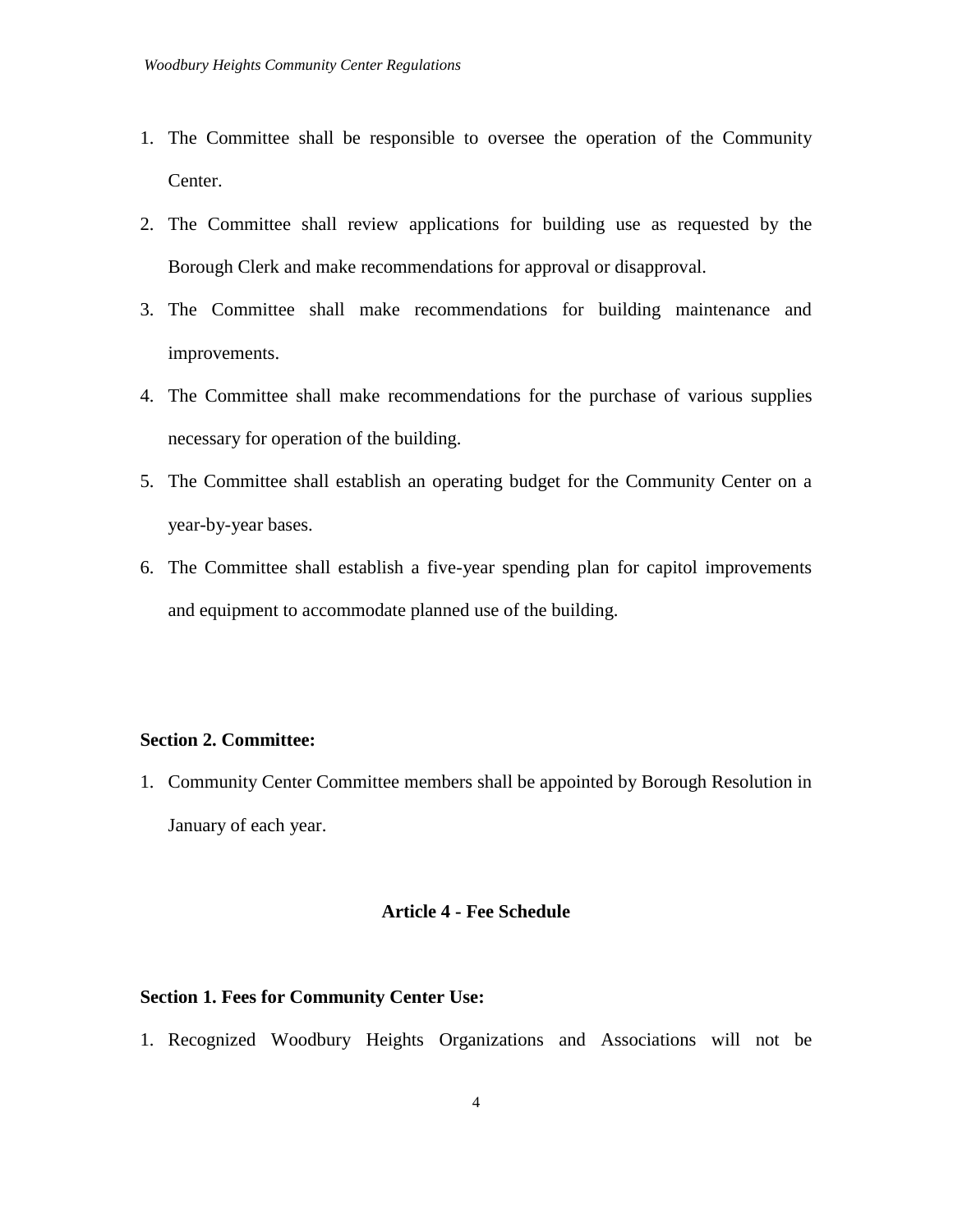responsible for a use fee. A non-refundable deposit may be required for maintenance and/or clean-up as determined by the Borough Clerk or Community Center Committee.

- 2. The Woodbury Heights Elementary School and Gateway Regional High School will not be responsible for a use fee; however, a non-refundable deposit may be required for maintenance and/or clean-up as determined by the Borough Clerk or Community Center Committee.
- 3. Rental of the gymnasium for one day or evening use is \$400.00 per event with a refundable deposit of \$200.00 after inspection of the Community Center.
- 4. Rental of the meeting room for day or evening use is \$100.00 per event.
- 5. Weekly rental for day or evening use is \$600.00 with a refundable deposit of \$200.00 after inspection of the Community Center.
- 6. The Committee shall make recommendations to Mayor and Council for use fees other than those listed above.

#### **Article 5 - Community Center Use**

#### **Section 1. Alcohol:**

1. Alcoholic beverages will not be allowed in the Community Center.

#### **Section 2. Responsibility of Applicant:**

- 1. An applicant agrees to comply with all rules and regulations as noted on the application form.
- 2. Any event held at the Community Center shall have adequate adult supervision for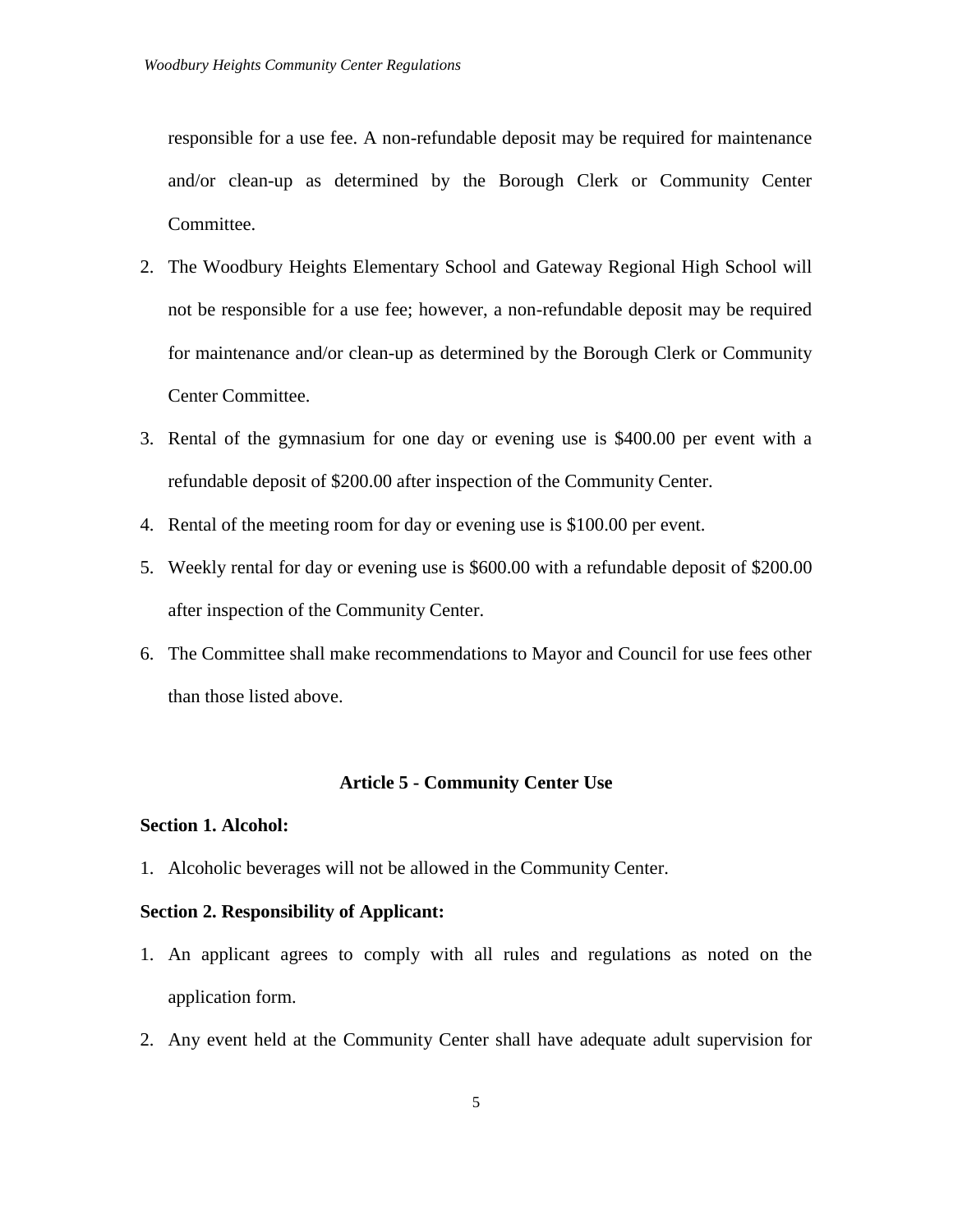the safe and efficient operation of the planned event.

- 3. The applicant shall be responsible for the conduct of all persons using the facility.
- 4. The applicant shall be responsible for any damage to the Community Center during the planned event. If any damage occurs, the applicant is required to report it to the Borough Clerk.

#### **Article No. 6 - Insurance Requirements**

#### **Section 1. Insurance and Release:**

The organization / person shall provide Owner with a Certificate of Insurance naming Owner as an "Additional Insured" hereunder in accordance with the following schedule of minimum coverage's:

- Workers Compensation and Employer Liability………………….. Statutory Minimum Limits;
- General Public Liability…………………………….\$1,000,000.00 per person; \$2,000,000.00 per occurrence;

Minimum limits may be achieved by combining a base policy of insurance with an "Umbrella" policy of insurance to achieve the minimum coverage's recited above. All policies of insurance shall contain coverage for all claims resulting in personal injury or death or damage to property, and a certificate conforming to the provisions of this subparagraph shall be provided to the Borough not less than seven (7) days prior to the date of the scheduled event.

#### **Article No. 7 - Building Access**